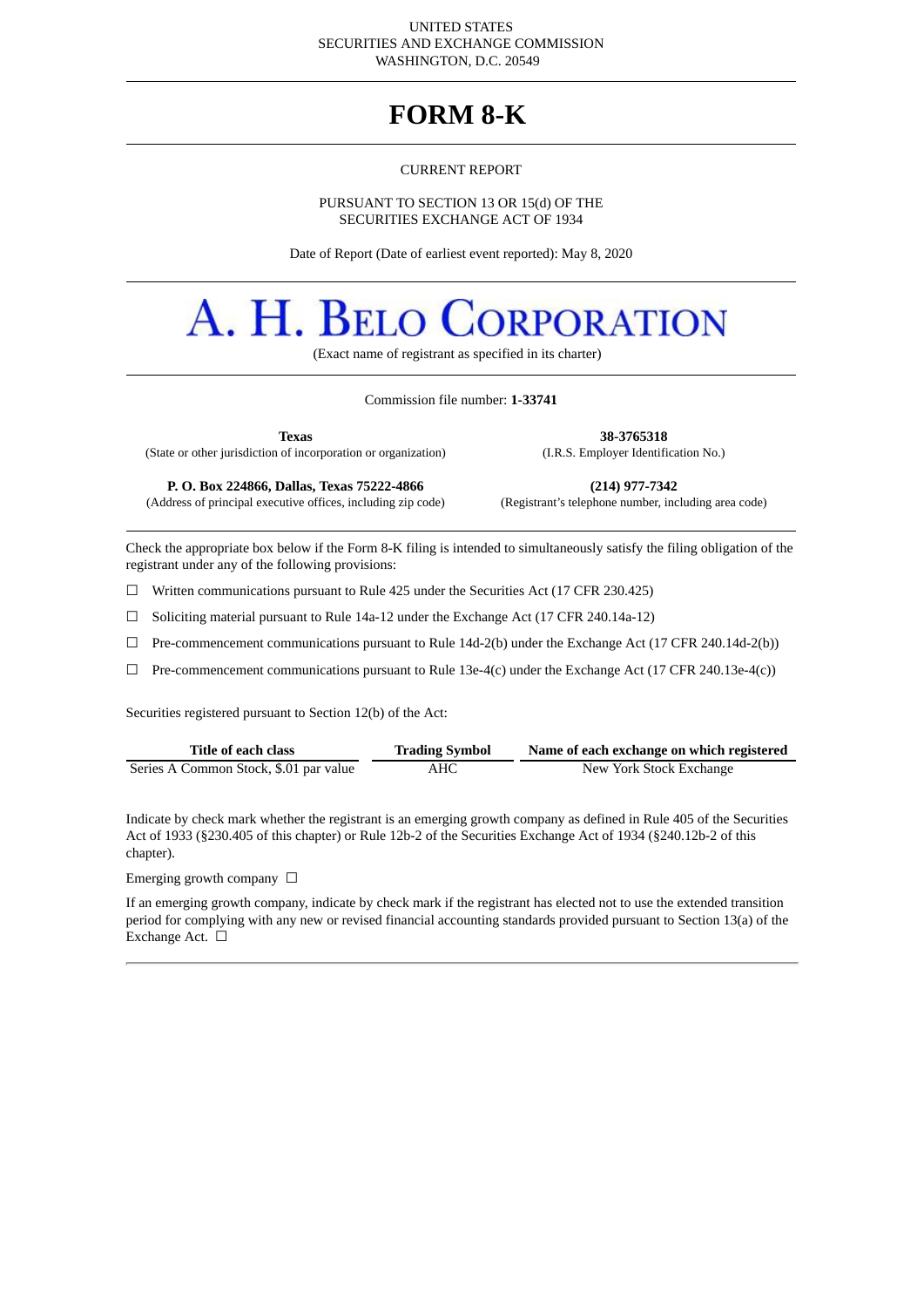#### **Item 2.02. Results of Operations and Financial Condition.**

May 8, 2020, A. H. Belo Corporation (the "Company") announced its consolidated financial results for the fiscal year ended December 31, 2019. A copy of the announcement press release is furnished with this report as Exhibit 99.1.

#### **Item 7.01. Regulation FD Disclosure.**

The Company is providing the following update on the filing of its Form 10-Q for the quarter ended March 31, 2020.

As previously reported, the Company extended the original due date of its Annual Report on Form 10-K for the fiscal year ended December 31, 2019 (the "2019 Form 10-K") under the Securities and Exchange Commission's order dated March 4, 2020 (Release No. 34-88318), as superseded by its order dated March 25, 2020 (Release No. 34-88465) (collectively, the "Order"), due to circumstances related to COVID-19. The original due date of the 2019 Form 10-K was extended to April 30, 2020 under the Order, and was further extended to May 15, 2020 by the Company's Form 12b-25 filing on April 29, 2020. On May 8, 2020, the Company filed its 2019 Form 10-K.

Because of the additional time that was required to finalize the Company's 2019 Form 10-K, and in light of the continuing impact on the Company of the COVID-19 related factors previously reported, including in its Current Report on Form 8-K filed with the SEC on March 16, 2020, as amended, in its Quarterly Report on Form 10-Q for the period ended September 30, 2019 filed with the SEC on April 14, 2020, and in its 2019 Form 10-K, the Company will be unable to compile and review certain information required in order to permit it to file its Quarterly Report on Form 10-Q for the quarter ended March 31, 2020 by the prescribed date, May 11, 2020.

The SEC's Order provides, among other things, that a registrant subject to the reporting requirements of Exchange Act Section 13(a) or 15(d) is exempt from any requirement to file or furnish certain materials with the Commission, including quarterly and annual reports, where certain conditions are satisfied. One of the conditions is that the report or schedule in question is filed no later than 45 days after the original due date.

The Company is relying on the Order in relation to its Quarterly Report on Form 10-Q for the period ended March 31, 2020, and is furnishing this Current Report on Form 8-K by the original filing deadline of the report. The Company currently expects to file the Form 10-Q no later than 45 days after May 11, 2020. If necessary, the Company will evaluate its need for an additional extension under Rule 12b-25 at that time, as contemplated by the Order.

The Company included a risk factor under Part I, Item 1A of its 2019 Form 10-K regarding risks presented by the COVID-19 pandemic, on page 12 of that report, which risk factor is incorporated herein by reference.

#### *Forward-Looking Statements*

Statements in this Current Report on Form 8-K are "forward-looking statements" as the term is defined under applicable securities laws. These statements include the anticipated timing of the filing of Company's quarterly report on Form 10-Q for the quarter ended March 31, 2020 under the Exchange Act; the expected impact of the COVID-19 virus outbreak on the Company's financial reporting capabilities and its operations generally; and the potential impact of such virus on the Company's customers, distribution partners, advertisers and production facilities and other third parties. These and other forward-looking statements are subject to risks, uncertainties and other factors that could cause actual results to differ materially from those statements. Such risks and uncertainties are, in many instances, beyond the Company's control. Forward-looking statements, which are presented as of the date of this filing, will not be updated to reflect events or circumstances after the date of this statement except as required by law.

#### **Item 9.01. Financial Statements and Exhibits.**

(d) *Exhibits*.

99.1 Press Release issued by A. H. Belo Corporation on May 8, 2020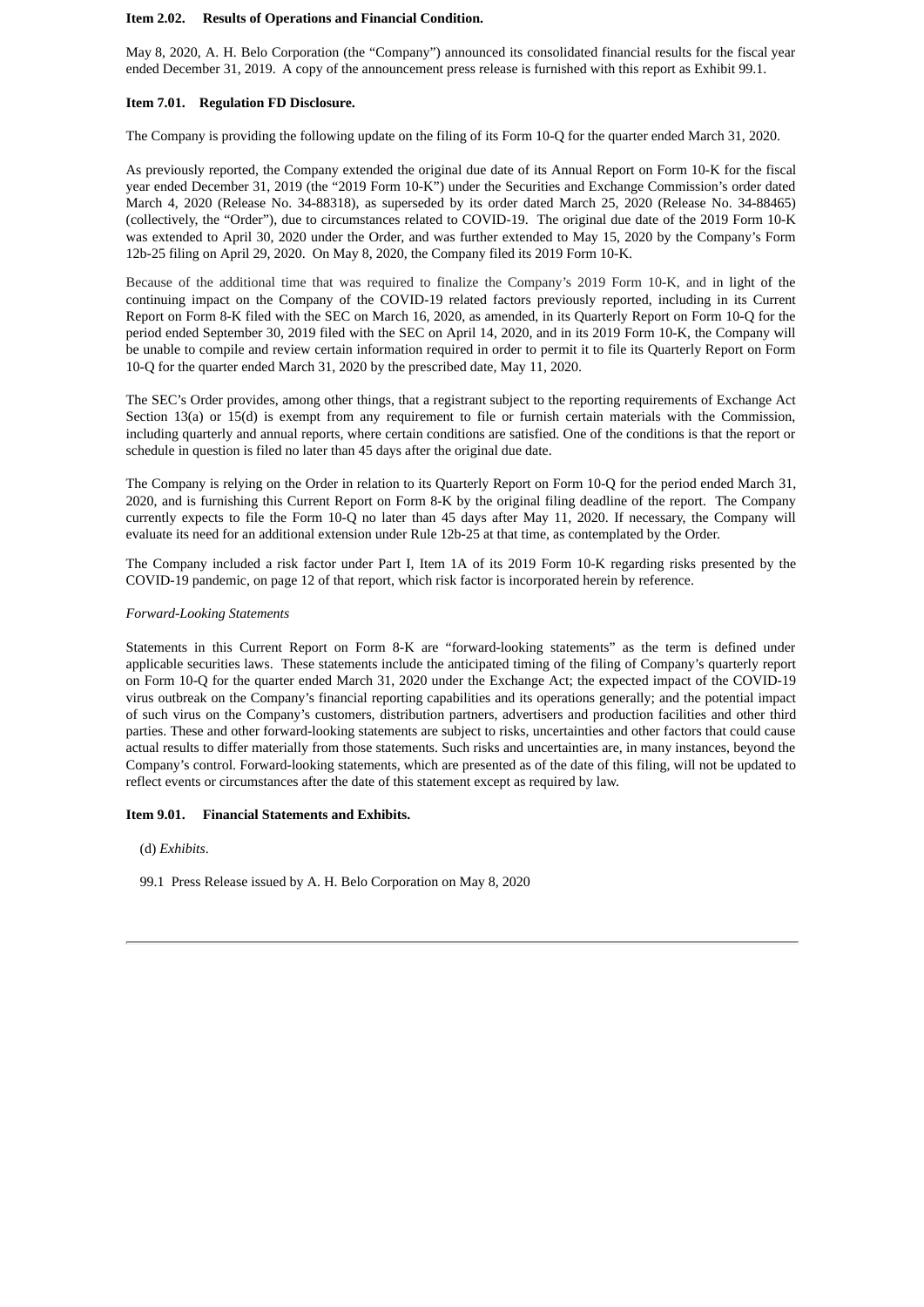# **SIGNATURE**

Pursuant to the requirements of the Securities Exchange Act of 1934, the Registrant has duly caused this report to be signed on its behalf by the undersigned thereunto duly authorized.

# Date: May 8, 2020 A. H. BELO CORPORATION

By: /s/ Katy Murray

Katy Murray Executive Vice President/Chief Financial Officer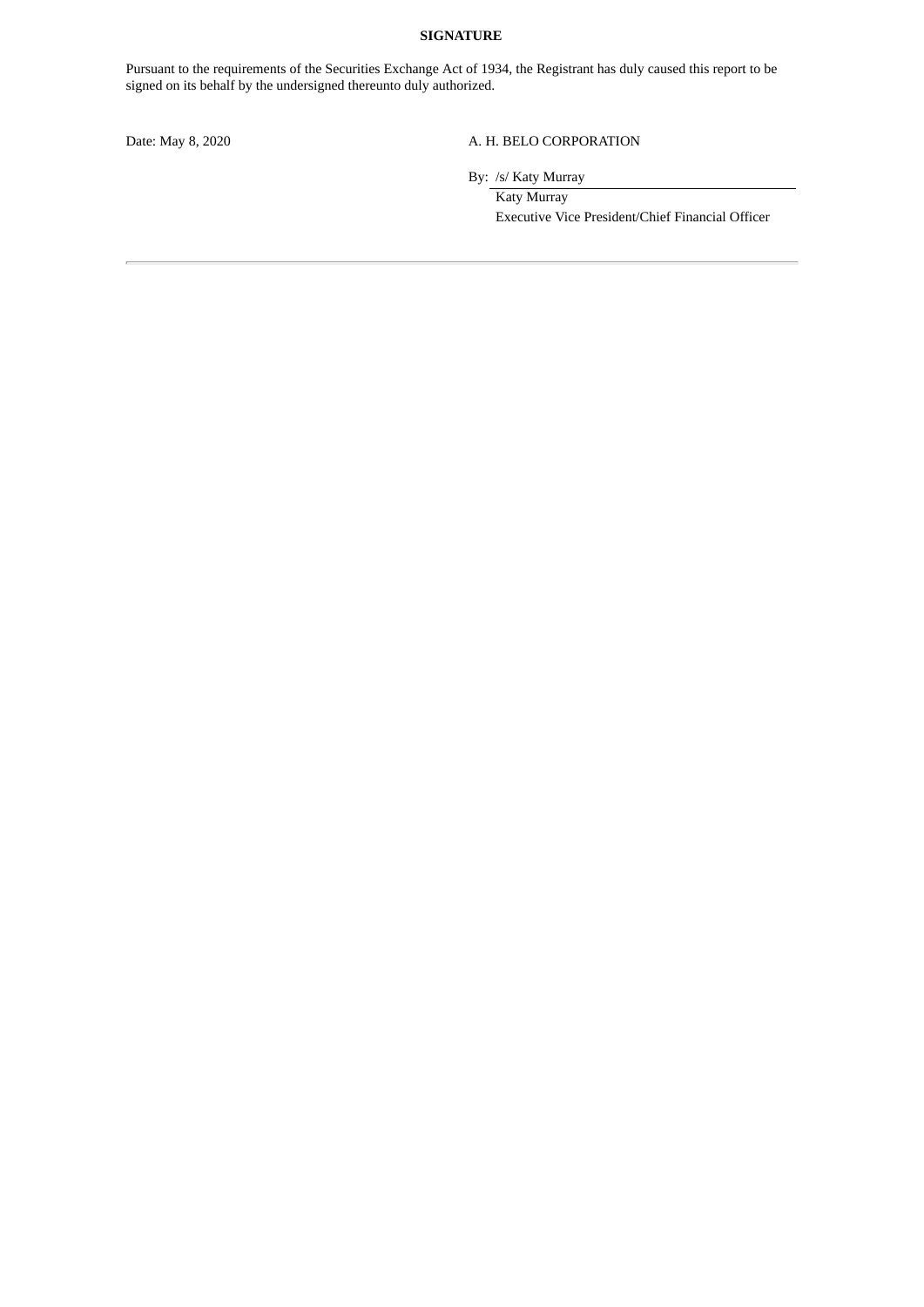# **EXHIBIT INDEX**

Exhibit No. 99.1 Press Release issued by A. H. Belo [Corporation](#page-4-0) on May 8, 2020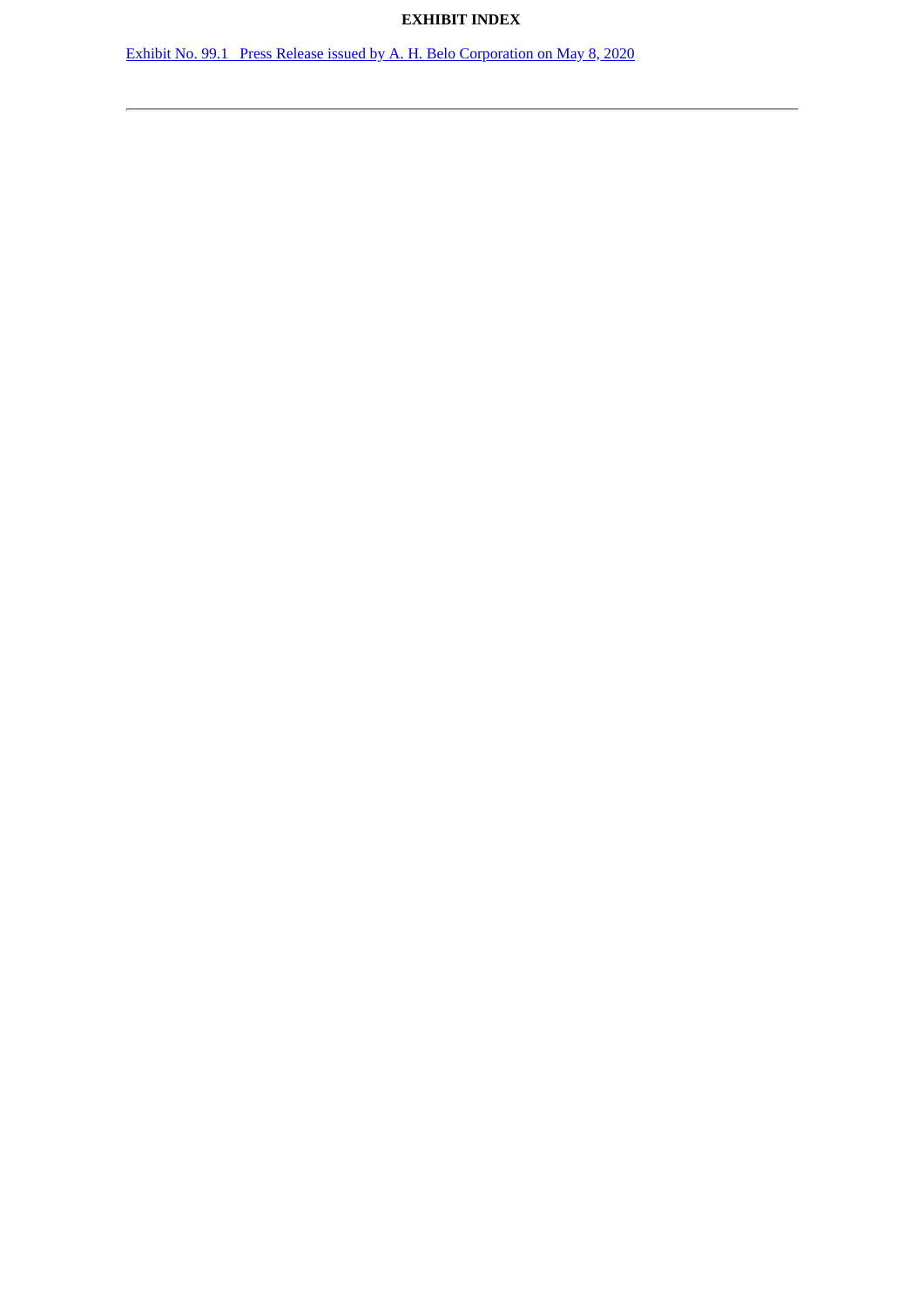# A. H. BELO CORPORATION

# <span id="page-4-0"></span>**A. H. Belo Corporation Announces Filing of Its 2019 Form 10-K and Schedules Investor Call**

**DALLAS –** A. H. Belo Corporation (NYSE: AHC) announced today that its annual report on Form 10-K for the fiscal year ended December 31, 2019 has been filed with the Securities and Exchange Commission. For the full year 2019, the Company reported net income of \$9.3 million, or \$0.43 per fully diluted share. For the full year 2018, the Company reported a net loss of \$25.2 million, or \$(1.17) per share. The 2019 income was driven by the sale of real estate previously used as the Company's headquarters for a pretax gain of \$25.9 million, while the 2018 loss was driven by a non-cash asset impairment charge of \$16.9 million.

For 2019, on a non-GAAP basis, A. H. Belo reported an operating loss adjusted for certain items ("adjusted operating income or loss") of \$2.1 million, a decline of \$3.7 million when compared to adjusted operating income of \$1.6 million reported in 2018.

Total revenue was \$183.6 million for 2019, a decrease of \$18.7 million, or 9.3 percent, when compared to the prior year period. Total consolidated operating expense in 2019 was \$174.0 million, a decrease of \$55.1 million, or 24.0 percent, when compared to 2018. Excluding the 2019 gain from the real estate sale and the 2018 non-cash asset impairment charge, the improvement was primarily due to decreases of \$9.2 million in employee compensation and benefits expense and \$5.5 million in newsprint, ink and other supplies expense, partially offset by an increase of \$1.9 million of expense related to a strategy review with an outside consulting firm.

As of December 31, 2019, cash and cash equivalents were \$48.6 million and the Company had no debt.

Katy Murray, executive vice president and Chief Financial Officer, said, "We are pleased to have the 2019 Form 10-K filing completed. We look forward to updating our shareholders on 2019 financial results and the progress the Company has made in the first part of 2020."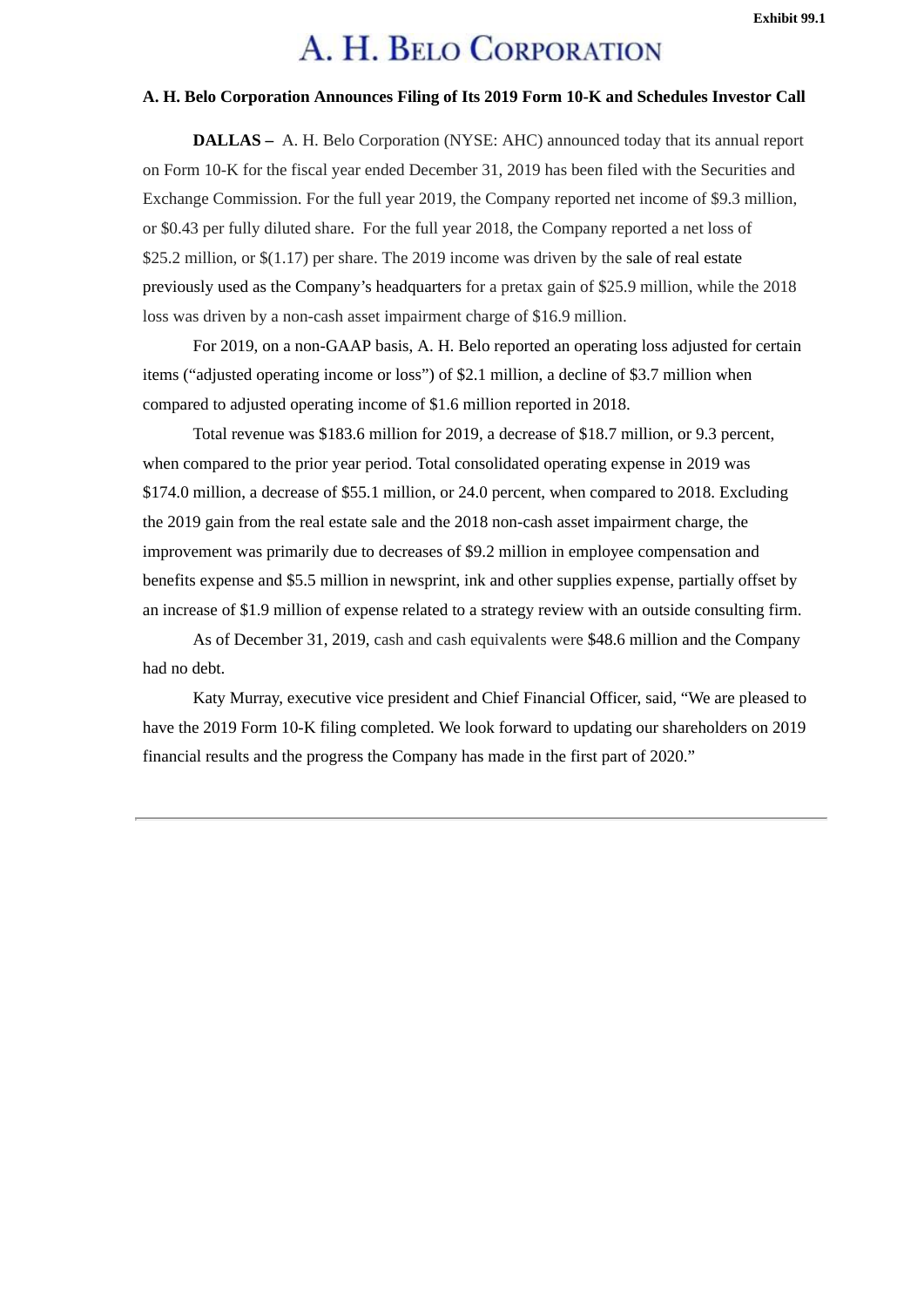Robert W. Decherd, chairman, president and Chief Executive Officer, said, "Given the complexities of the newspaper industry in recent years, the Board's strategy is focused on building a sustainably profitable digital business founded on high quality local and regional news and information. This will take time, but we are encouraged by growth in digital subscriptions at *The Dallas Morning News* and the strong support from various audiences for new digital products being rolled out by *The News*. We look forward to elaborating on this strategy on May 12 and the resumption of regular communications with the Company's shareholders following a prolonged quiet period caused by the 2018 restatement, which, apart from the timing of the impairment, had no effect on A. H. Belo's operating results reported as of year end."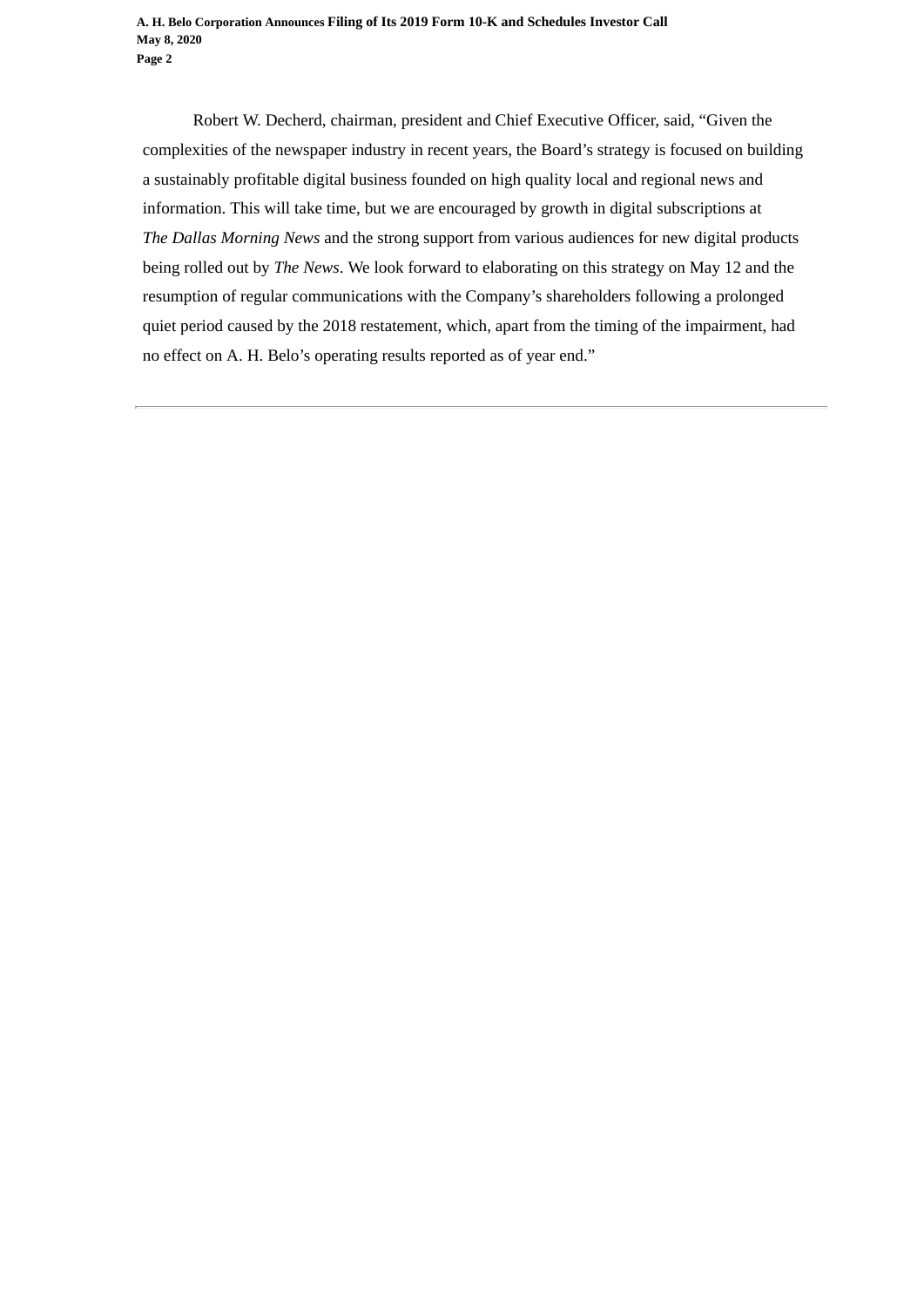# **Non-GAAP Financial Measures**

Reconciliations of operating income (loss) to adjusted operating income (loss), total net operating revenue to adjusted operating revenue, and total operating costs and expense to adjusted operating expense are included in the exhibits to this release.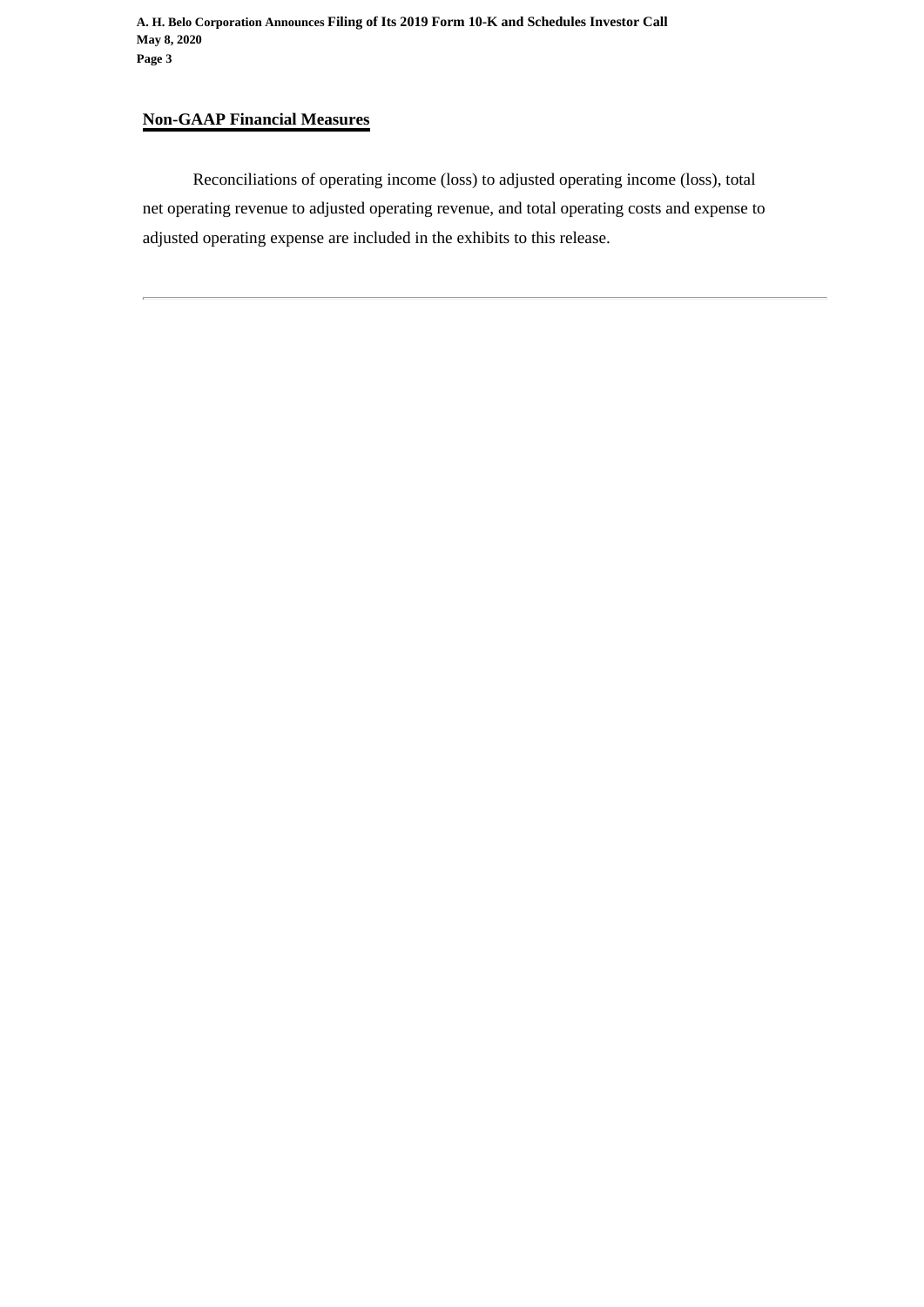**A. H. Belo Corporation Announces Filing of Its 2019 Form 10-K and Schedules Investor Call May 8, 2020 Page 4**

# **Investor Conference Call**

An investor conference call will be held on Tuesday, May 12, 2020 at 10:00 a.m. CDT. The conference call will be simultaneously webcast on A. H. Belo Corporation's website at www.ahbelo.com/invest. An archive of the webcast will be available at www.ahbelo.com in the Investor Relations section.

To access the listen-only conference call, dial 1-844-291-5491 (USA) or 409-207-6989 (International). The access code for the conference call is 1491112. A replay line will be available at 1-866-207-1041 (USA) or 402-970-0847 (International) from 1:00 p.m. CDT on May 12, 2020 until 11:59 p.m. CDT on May 18, 2020. The access code for the replay is 1218784.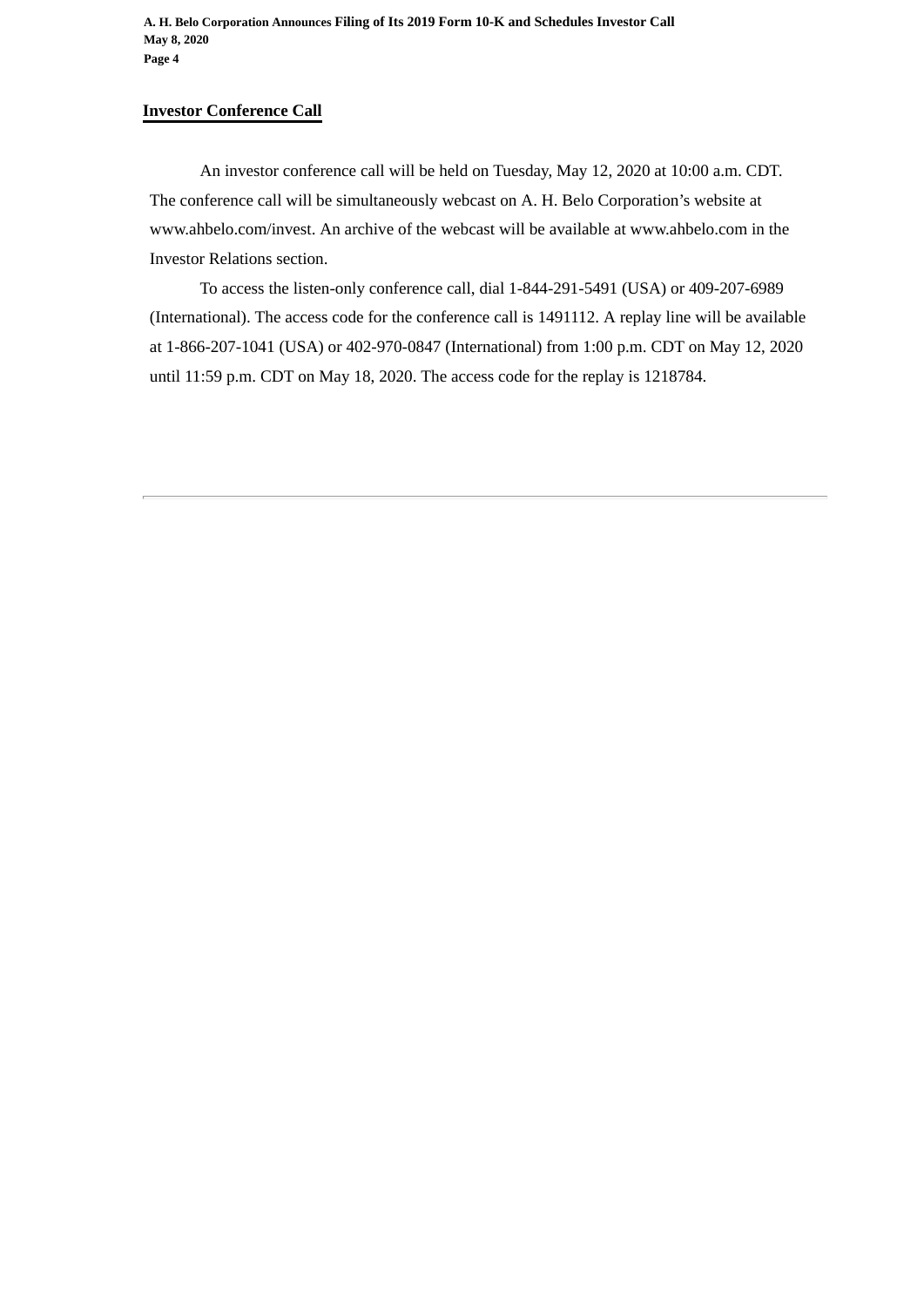# **About A. H. Belo Corporation**

A. H. Belo Corporation is the leading local news and information publishing company in Texas. The Company has commercial printing, distribution and direct mail capabilities, as well as a presence in emerging media and digital marketing. While focusing on extending the Company's media platforms, A. H. Belo delivers news and information in innovative ways to a broad range of audiences with diverse interests and lifestyles. For additional information, visit www.ahbelo.com or email invest@ahbelo.com.

*Statements in this communication concerning A. H. Belo Corporation's business outlook or future economic performance, revenues, expenses, and other financial and non-financial items that are not historical facts, are "forward-looking statements" as the term is defined under applicable federal securities laws. Forward-looking statements are subject to risks, uncertainties and other factors that could cause actual results to differ materially from those statements. Such risks, trends and uncertainties are, in most instances, beyond the Company's control, and include changes in advertising demand and other economic conditions; consumers' tastes; newsprint prices; program costs; labor relations; cybersecurity incidents; technological obsolescence; and the current and future impacts of the COVID-19 public health crisis. Among other risks, there can be no guarantee that the board of directors will approve a quarterly dividend in future quarters; as well as other risks described in the Company's Annual Report on Form 10-K and in the Company's other public disclosures and filings with the Securities and Exchange Commission. Forward-looking statements, which are as of the date of this filing, are not updated to reflect events or circumstances after the date of the statement.*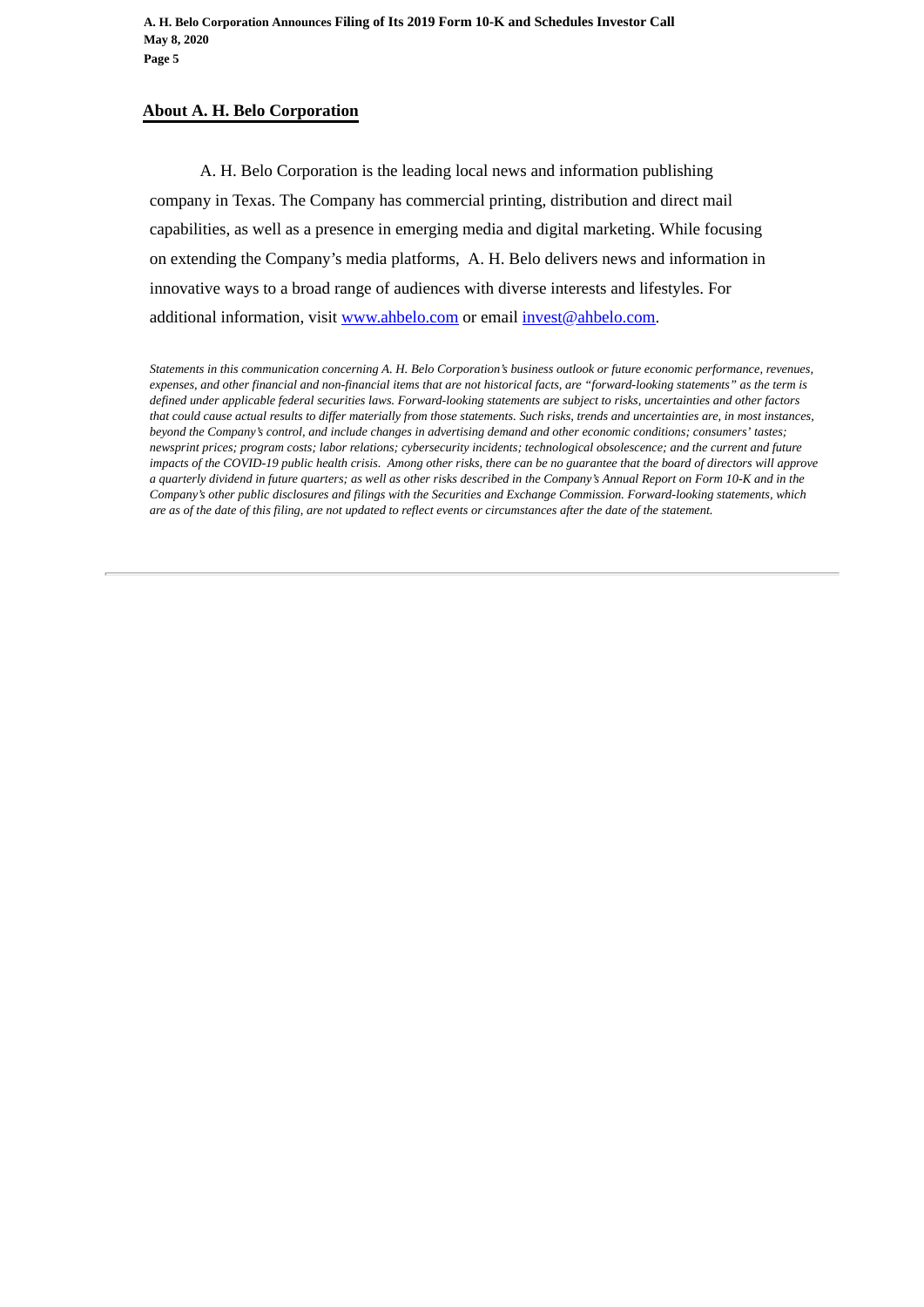# **A. H. Belo Corporation and Subsidiaries**

**Consolidated Statements of Operations**

|                                                     | Three Months Ended December 31, |              |  |               |  | Years Ended December 31, |    |            |  |  |
|-----------------------------------------------------|---------------------------------|--------------|--|---------------|--|--------------------------|----|------------|--|--|
| In thousands, except share and per share<br>amounts | 2019                            |              |  | 2018          |  | 2019                     |    | 2018       |  |  |
|                                                     |                                 | (unaudited)  |  | (unaudited)   |  |                          |    |            |  |  |
| <b>Net Operating Revenue:</b>                       |                                 |              |  |               |  |                          |    |            |  |  |
| Advertising and marketing                           |                                 |              |  |               |  |                          |    |            |  |  |
| services                                            | \$                              | 24,899 \$    |  | 28,030 \$     |  | 95,856 \$                |    | 105,428    |  |  |
| Circulation                                         |                                 | 17,165       |  | 18,355        |  | 68,260                   |    | 71,919     |  |  |
| Printing, distribution and other                    |                                 | 4,738        |  | 6,228         |  | 19,447                   |    | 24,940     |  |  |
| Total net operating revenue                         |                                 | 46,802       |  | 52,613        |  | 183,563                  |    | 202,287    |  |  |
| <b>Operating Costs and Expense:</b>                 |                                 |              |  |               |  |                          |    |            |  |  |
| Employee compensation and                           |                                 |              |  |               |  |                          |    |            |  |  |
| benefits                                            |                                 | 19,678       |  | 21,929        |  | 80,134                   |    | 89,304     |  |  |
| Other production, distribution                      |                                 |              |  |               |  |                          |    |            |  |  |
| and operating costs                                 |                                 | 23,473       |  | 23,381        |  | 90,673                   |    | 90,167     |  |  |
| Newsprint, ink and other                            |                                 |              |  |               |  |                          |    |            |  |  |
| supplies                                            |                                 | 3,829        |  | 5,726         |  | 16,570                   |    | 22,026     |  |  |
| Depreciation                                        |                                 | 1,975        |  | 2,380         |  | 8,983                    |    | 9,902      |  |  |
| Amortization                                        |                                 | 139          |  | 200           |  | 495                      |    | 799        |  |  |
| (Gain) loss on sale/disposal of                     |                                 |              |  |               |  |                          |    |            |  |  |
| assets, net                                         |                                 | 6            |  |               |  | (24, 540)                |    |            |  |  |
| Asset impairments                                   |                                 | 116          |  | 16,943        |  | 1,709                    |    | 16,921     |  |  |
| Total operating costs and                           |                                 |              |  |               |  |                          |    |            |  |  |
| expense                                             |                                 | 49,216       |  | 70,559        |  | 174,024                  |    | 229,119    |  |  |
| Operating income (loss)                             |                                 | (2, 414)     |  | (17, 946)     |  | 9,539                    |    | (26, 832)  |  |  |
| Other income, net                                   |                                 | 1,046        |  | 1,250         |  | 4,169                    |    | 3,891      |  |  |
| <b>Income (Loss) Before Income</b>                  |                                 |              |  |               |  |                          |    |            |  |  |
| <b>Taxes</b>                                        |                                 | (1,368)      |  | (16, 696)     |  | 13,708                   |    | (22, 941)  |  |  |
| Income tax provision (benefit)                      |                                 | (272)        |  | 2,941         |  | 4,416                    |    | 2,280      |  |  |
| <b>Net Income (Loss)</b>                            | \$                              | $(1,096)$ \$ |  | $(19,637)$ \$ |  | 9,292                    | \$ | (25, 221)  |  |  |
| <b>Per Share Basis</b>                              |                                 |              |  |               |  |                          |    |            |  |  |
| Net income (loss)                                   |                                 |              |  |               |  |                          |    |            |  |  |
| Basic and diluted                                   | \$                              | $(0.05)$ \$  |  | $(0.91)$ \$   |  | $0.43 \text{ } $5$       |    | (1.17)     |  |  |
| Number of common shares                             |                                 |              |  |               |  |                          |    |            |  |  |
| used in the per share                               |                                 |              |  |               |  |                          |    |            |  |  |
| calculation:                                        |                                 |              |  |               |  |                          |    |            |  |  |
| Basic and diluted                                   |                                 | 21,438,953   |  | 21,661,199    |  | 21,546,257               |    | 21,747,633 |  |  |
|                                                     |                                 |              |  |               |  |                          |    |            |  |  |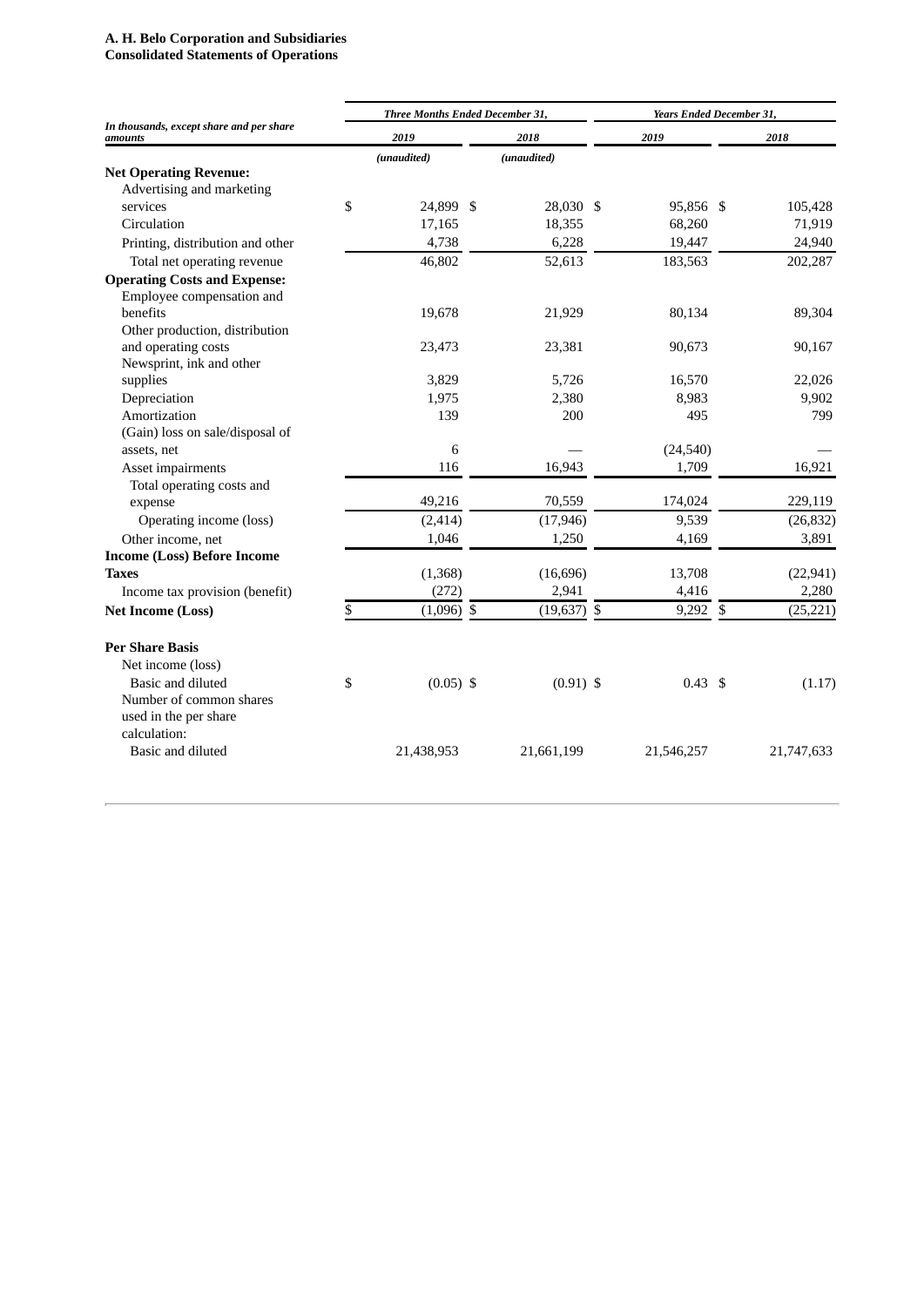# **A. H. Belo Corporation and Subsidiaries Consolidated Balance Sheets**

| In thousands                                       |    | December 31,<br>2019 |    | December 31,<br>2018 |  |
|----------------------------------------------------|----|----------------------|----|----------------------|--|
| <b>Assets</b>                                      |    |                      |    |                      |  |
| Current assets:                                    |    |                      |    |                      |  |
| Cash and cash equivalents                          | \$ | 48,626               | \$ | 55,313               |  |
| Accounts receivable, net                           |    | 18,441               |    | 22,057               |  |
| Assets held for sale                               |    |                      |    | 1,089                |  |
| Other current assets                               |    | 7,737                |    | 8,935                |  |
| Total current assets                               |    | 74,804               |    | 87,394               |  |
| Property, plant and equipment, net                 |    | 18,453               |    | 26,261               |  |
| Operating lease right-of-use assets (a)            |    | 21.371               |    |                      |  |
| Intangible assets, net                             |    | 319                  |    | 304                  |  |
| Deferred income taxes, net                         |    | 50                   |    | 3,572                |  |
| Long-term note receivable (b)                      |    | 22,400               |    |                      |  |
| Other assets                                       |    | 3,648                |    | 5,029                |  |
| <b>Total assets</b>                                | \$ | 141,045              | \$ | 122,560              |  |
| <b>Liabilities and Shareholders' Equity</b>        |    |                      |    |                      |  |
| Current liabilities:                               |    |                      |    |                      |  |
| Accounts payable                                   | \$ | 6,103                | \$ | 6,334                |  |
| Accrued compensation and other current liabilities |    | 13,337               |    | 13,880               |  |
| <b>Contract liabilities</b>                        |    | 12,098               |    | 11,449               |  |
| Total current liabilities                          |    | 31,538               |    | 31,663               |  |
| Long-term pension liabilities                      |    | 23,039               |    | 31,889               |  |
| Long-term operating lease liabilities (a)          |    | 23,120               |    |                      |  |
| Other liabilities                                  |    | 5,611                |    | 8,210                |  |
| <b>Total liabilities</b>                           |    | 83,308               |    | 71,762               |  |
| Total shareholders' equity                         |    | 57,737               |    | 50,798               |  |
| Total liabilities and shareholders' equity         | S  | 141,045              | \$ | 122,560              |  |
|                                                    |    |                      |    |                      |  |

(a) The Company adopted the new lease guidance (Topic 842) using the modified retrospective approach as of January 1, 2019, which requires a right-of-use asset and a lease liability be recorded for substantially all leases. Prior periods were not restated.

(b) As a result of the real estate sale in the second quarter of 2019, the Company acquired a promissory note of \$22.4 million.